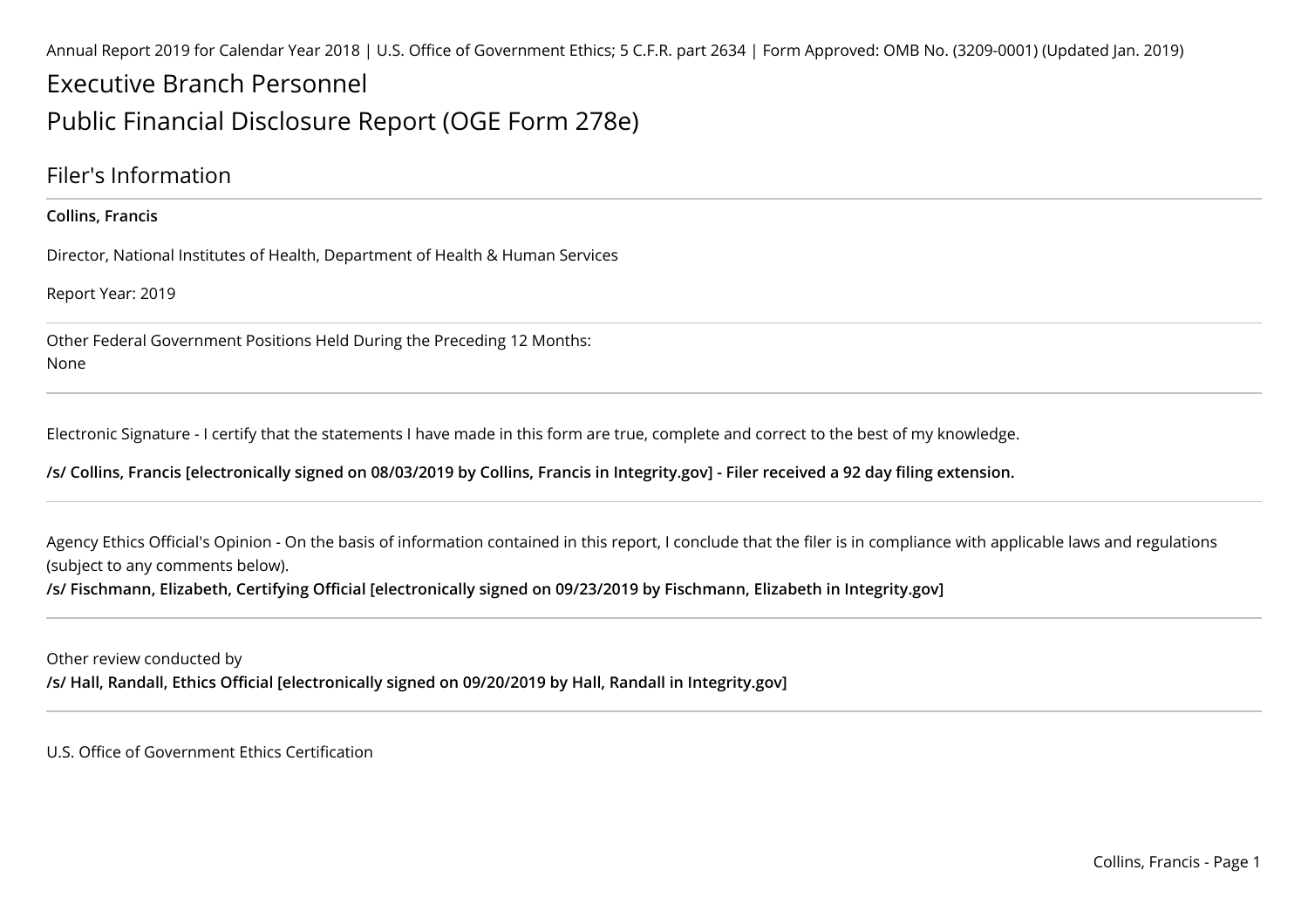### **/s/ Granahan, Megan, Certifying Official [electronically signed on 10/25/2019 by Granahan, Megan in Integrity.gov]**

Data Revised 09/20/2019

Data Revised 09/09/2019

Comments of Reviewing Officials (public annotations):

| <b>PART</b> |     | <b>REFERENCE</b> | :OMMENT                                                                             |
|-------------|-----|------------------|-------------------------------------------------------------------------------------|
|             |     |                  |                                                                                     |
| N/A         | N/A | enera            | 12011<br>, Weaver, Gretchen H): Initial review 8/27/19, GW<br><u>19/09/2</u><br>'ZU |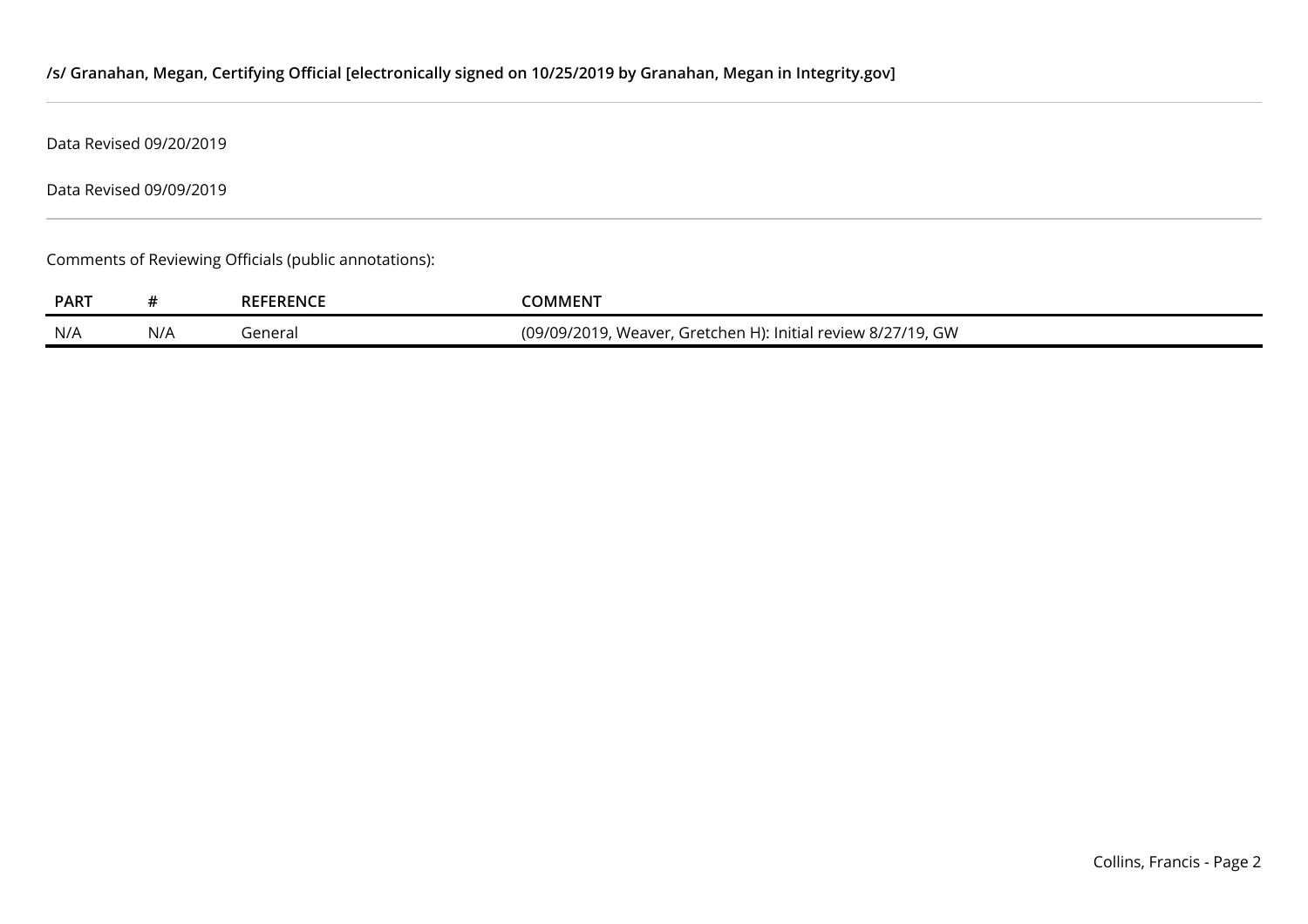### 1. Filer's Positions Held Outside United States Government

None

## 2. Filer's Employment Assets & Income and Retirement Accounts

| # | <b>DESCRIPTION</b>                                                                                                                                 | EIF | <b>VALUE</b>              | <b>INCOME TYPE</b> | <b>INCOME</b><br><b>AMOUNT</b> |
|---|----------------------------------------------------------------------------------------------------------------------------------------------------|-----|---------------------------|--------------------|--------------------------------|
|   | IRA, U.S. bank account (cash account)                                                                                                              | N/A | \$1,001 - \$15,000        |                    | None (or less<br>than \$201)   |
|   | TIAA, Traditional Interest Retirement<br>Annuity, University of Michigan -- dates from<br>the time (1984-93) when I was a faculty<br>member there. | N/A | $$250,001 -$<br>\$500,000 |                    | None (or less<br>than \$201)   |

## 3. Filer's Employment Agreements and Arrangements

| <b>EMPLOYER OR PARTY</b>                                                  | <b>CITY, STATE</b>     | <b>STATUS AND TERMS</b>                                                                                   | DATE   |
|---------------------------------------------------------------------------|------------------------|-----------------------------------------------------------------------------------------------------------|--------|
| TIAA, Traditional Interest Retirement<br>Annuity - University of Michigan | Ann Arbor,<br>Michigan | There will be no cash payments during my<br>government service, but value of the fund grows over<br>time. | 7/1984 |

### 4. Filer's Sources of Compensation Exceeding \$5,000 in a Year

(N/A) - Not required for this type of report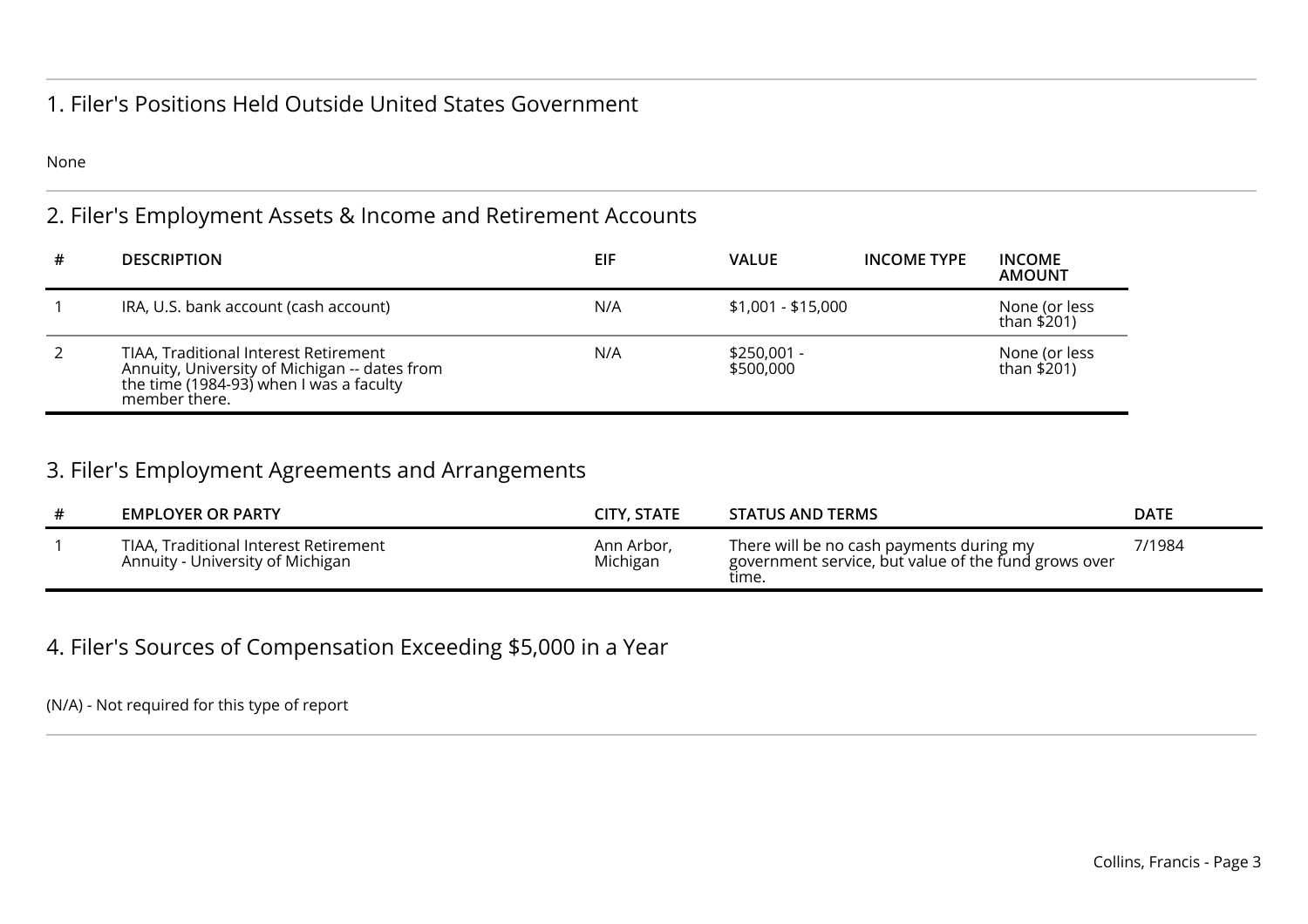## 5. Spouse's Employment Assets & Income and Retirement Accounts

| $\#$           | <b>DESCRIPTION</b>                    | <b>EIF</b> | <b>VALUE</b>             | <b>INCOME TYPE</b> | <b>INCOME</b><br><b>AMOUNT</b> |
|----------------|---------------------------------------|------------|--------------------------|--------------------|--------------------------------|
| $\mathbf{1}$   | Fidelity Blue Chip Growth Fund        | Yes        | \$50,001 -<br>\$100,000  |                    | $$201 - $1,000$                |
| $\overline{2}$ | <b>Fidelity Europe Fund</b>           | Yes        | \$50,001 -<br>\$100,000  |                    | None (or less<br>than $$201)$  |
| 3              | Fidelity Pacific Basin Fund           | Yes        | \$50,001 -<br>\$100,000  |                    | None (or less<br>than \$201)   |
| 4              | <b>Fidelity Select Financial Fund</b> | Yes        | $$15,001 -$<br>\$50,000  |                    | None (or less<br>than $$201)$  |
| 5              | Fidelity Select Multimedia Fund       | Yes        | \$50,001 -<br>\$100,000  |                    | None (or less<br>than \$201)   |
| 6              | <b>Fidelity Select Transport Fund</b> | Yes        | \$50,001 -<br>\$100,000  |                    | None (or less<br>than \$201)   |
| $\overline{7}$ | <b>Fidelity Trend Fund</b>            | Yes        | \$50,001 -<br>\$100,000  |                    | None (or less<br>than \$201)   |
| 8              | Jennison Large Cap Growth Fund        | Yes        | $$15,001 -$<br>\$50,000  |                    | None (or less<br>than \$201)   |
| 9              | SSgA Stable Value Fund                | Yes        | \$1,001 - \$15,000       |                    | None (or less<br>than \$201)   |
| 10             | Dodge and Cox Stock Fund              | Yes        | $$1,001 - $15,000$       |                    | None (or less<br>than \$201)   |
|                |                                       |            |                          |                    |                                |
|                | 6. Other Assets and Income            |            |                          |                    |                                |
| #              | <b>DESCRIPTION</b>                    | <b>EIF</b> | <b>VALUE</b>             | <b>INCOME TYPE</b> | <b>INCOME</b><br><b>AMOUNT</b> |
| $\mathbf{1}$   | American CenturyUltra Fund            | Yes        | \$250,001 -<br>\$500,000 |                    | None (or less<br>than \$201)   |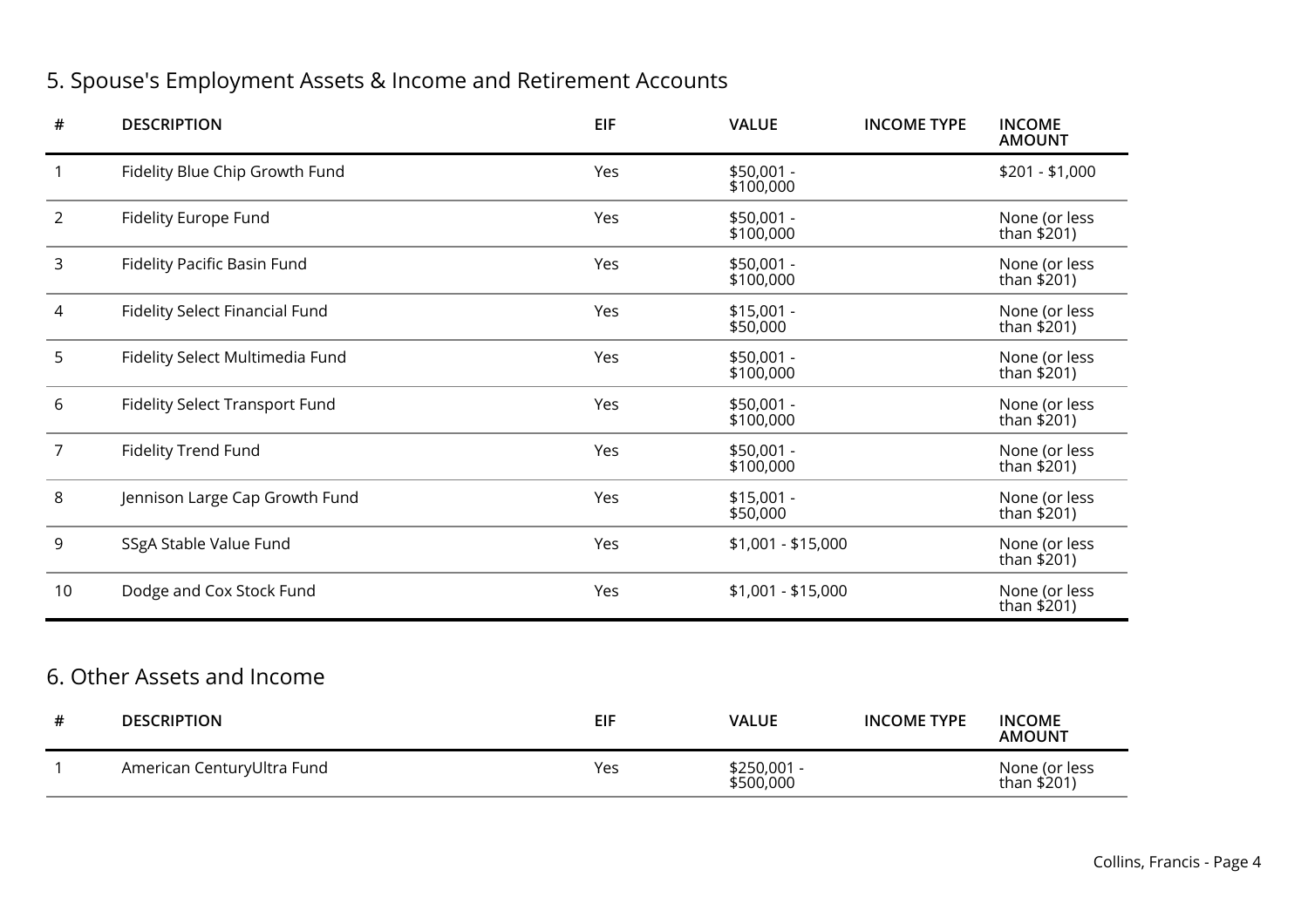| $\#$ | <b>DESCRIPTION</b>                                                                                                         | <b>EIF</b> | <b>VALUE</b>                | <b>INCOME TYPE</b>   | <b>INCOME</b><br><b>AMOUNT</b> |
|------|----------------------------------------------------------------------------------------------------------------------------|------------|-----------------------------|----------------------|--------------------------------|
| 2    | Harbor International Fund                                                                                                  | Yes        | $$100,001 -$<br>\$250,000   |                      | $$2,501 - $5,000$              |
| 3    | Janus Fund                                                                                                                 | Yes        | $$500,001 -$<br>\$1,000,000 |                      | $$1,001 - $2,500$              |
| 4    | Janus Money Market Fund                                                                                                    | Yes        | $$1,001 - $15,000$          |                      | None (or less<br>than $$201$ ) |
| 5    | Vanguard Dividend Growth Fund                                                                                              | Yes        | $$100,001 -$<br>\$250,000   |                      | $$2,501 - $5,000$              |
| 6    | Vanguard Selected Value Fund                                                                                               | Yes        | $$1,001 - $15,000$          |                      | $$201 - $1,000$                |
| 7    | U.S. bank account (Cash Account)                                                                                           | N/A        | $$15,001 -$<br>\$50,000     |                      | None (or less<br>than \$201)   |
| 8    | Simon & Schuster, Book Royalties ("The<br>Language of God")(Value not readily<br>ascertainable)                            | N/A        |                             | Rent or<br>Royalties | $$15,001 -$<br>\$50,000        |
| 9    | HarperOne, Book Royalties ("Belief")(Value<br>not readily ascertainable)                                                   | N/A        |                             |                      | None (or less<br>than \$201)   |
| 10   | Lippincott, Williams, and Wilkins, Book<br>Royalties (Principles of Medical<br>Genetics")(Value not readily ascertainable) | N/A        |                             |                      | None (or less<br>than \$201)   |
| 11   | HarperCollins, Book Royalties ("The<br>Language of Life")(Value not readilty<br>ascertainable)                             | N/A        |                             |                      | None (or less<br>than \$201)   |
| 12   | 4.2 acres undeveloped proerty, Augusta<br>County, VA                                                                       | N/A        | $$50,001 -$<br>\$100,000    |                      | None (or less<br>than $$201)$  |
| 13   | Personal Loan to G. Harding (for business<br>start up)                                                                     | N/A        | \$1,001 - \$15,000          |                      | None (or less<br>than $$201)$  |
| 14   | <b>GAMCO Growth Fund</b>                                                                                                   | Yes        | $$100,001 -$<br>\$250,000   |                      | None (or less<br>than $$201)$  |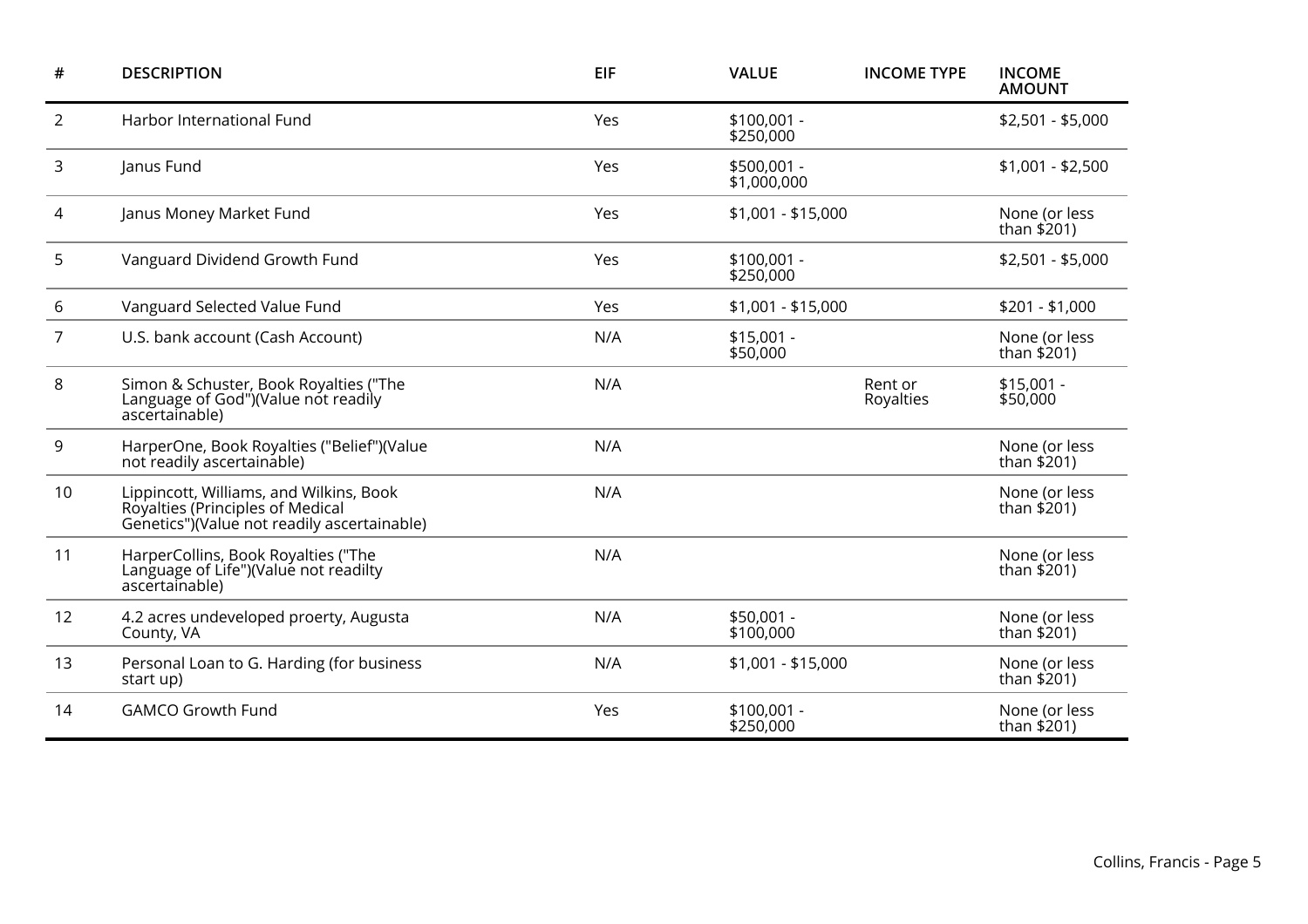## 7. Transactions

| # | <b>DESCRIPTION</b>        | <b>TYPE</b> | <b>DATE</b> | <b>AMOUNT</b>           |
|---|---------------------------|-------------|-------------|-------------------------|
|   | Janus Fund                | Sale        | 01/03/2018  | $$15,001 -$<br>\$50,000 |
|   | Harbor International Fund | Sale        | 05/14/2018  | \$15,001 -<br>\$50,000  |
|   | Harbor International Fund | Sale        | 11/29/2018  | $$15,001 -$<br>\$50,000 |

## 8. Liabilities

| # | <b>CREDITOR NAME</b> | <b>TYPE</b>                          | <b>AMOUNT</b>            | <b>YEAR</b><br><b>INCURRED</b> | <b>RATE</b> | <b>TERM</b> |
|---|----------------------|--------------------------------------|--------------------------|--------------------------------|-------------|-------------|
|   | SunTrust             | Mortgage on<br>Personal<br>Residence | \$250,001 -<br>\$500,000 | 2010                           | 4.75%       | 30 years    |

## 9. Gifts and Travel Reimbursements

| # | <b>SOURCE NAME</b>                                | <b>CITY, STATE</b>                     | <b>BRIEF DESCRIPTION</b> | <b>VALUE</b> |
|---|---------------------------------------------------|----------------------------------------|--------------------------|--------------|
|   | Reception hosted by MIT                           | Davos,<br>Switzerland                  | World Economic Forum     | \$400        |
|   | 21st Annual Statesmanship Awards Dinner           | Washington,<br>District of<br>Columbia | Annual awards event      | \$615        |
| 3 | Research!America Annual Advocacy Awards<br>Dinner | Washington,<br>District of<br>Columbia | Annual awards event      | \$750        |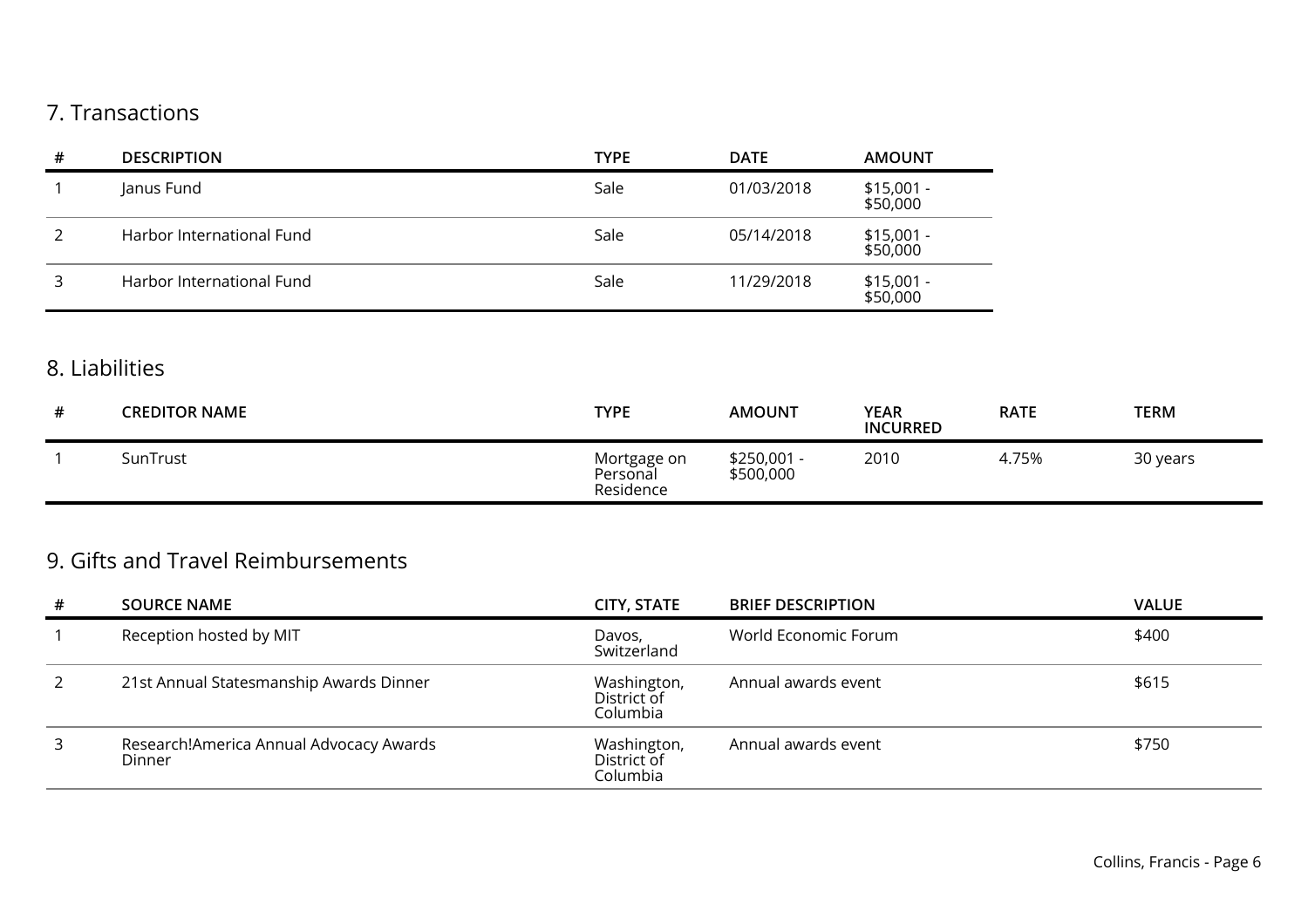| <b>SOURCE NAME</b>         | CITY, STATE            | <b>BRIEF DESCRIPTION</b>                                                                                             | VALUE |
|----------------------------|------------------------|----------------------------------------------------------------------------------------------------------------------|-------|
| <b>BioLogos Conference</b> | Baltimore,<br>Maryland | Cost of meals. I paid for my own travel and lodging,<br>and registration was waived since I was a keynote<br>speaker | \$250 |
| Reception at Villa Miani   | Rome, Italy            | Hosted by the Cura Foundation                                                                                        | \$490 |

Endnotes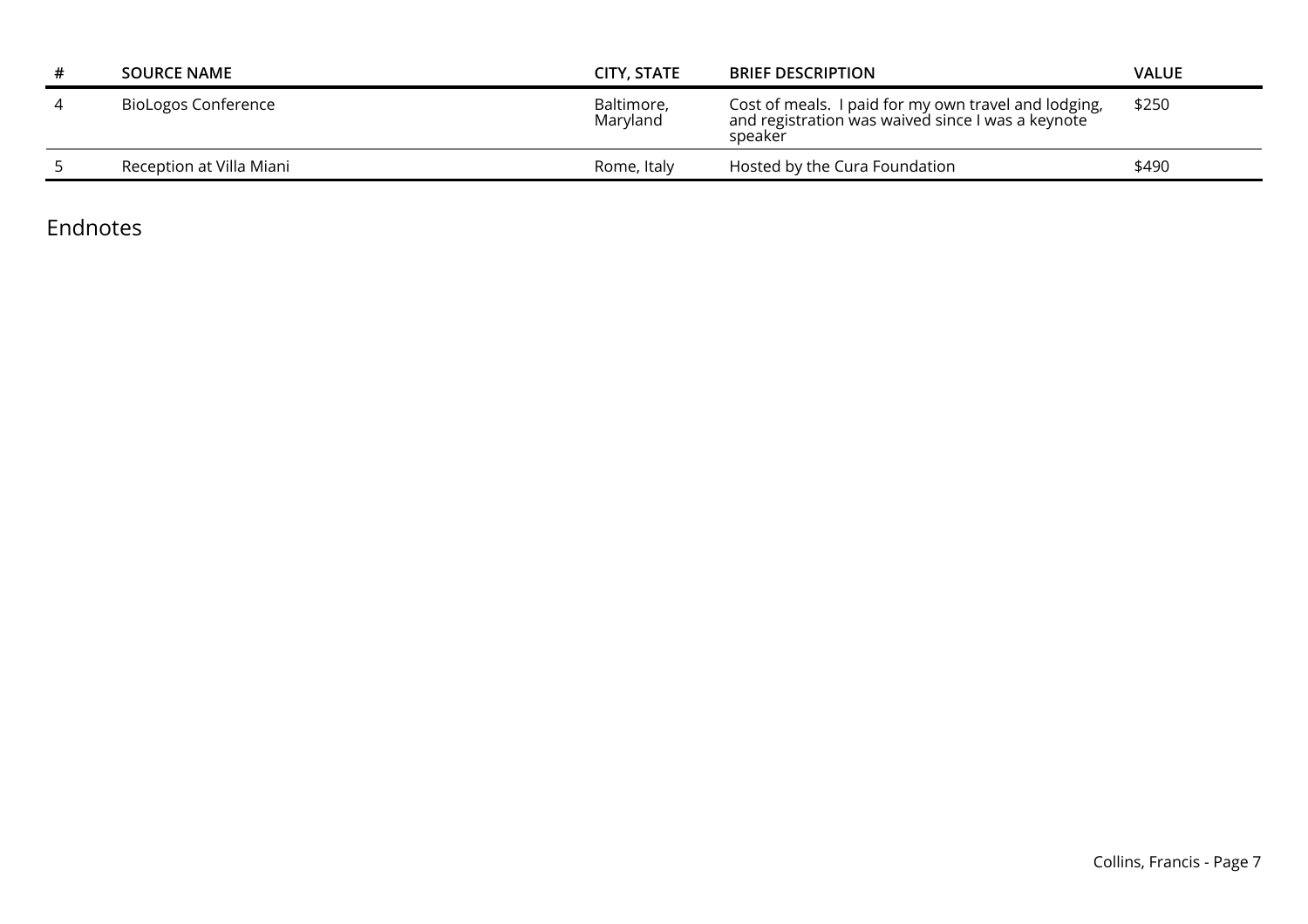## Summary of Contents

#### **1. Filer's Positions Held Outside United States Government**

Part 1 discloses positions that the filer held at any time during the reporting period (excluding positions with the United States Government). Positions are reportableeven if the filer did not receive compensation.

This section does not include the following: (1) positions with religious, social, fraternal, or political organizations; (2) positions solely of an honorary nature; (3) positionsheld as part of the filer's official duties with the United States Government; (4) mere membership in an organization; and (5) passive investment interests as a limitedpartner or non-managing member of a limited liability company.

#### **2. Filer's Employment Assets & Income and Retirement Accounts**

#### Part 2 discloses the following:

- ●Sources of earned and other non-investment income of the filer totaling more than \$200 during the reporting period (e.g., salary, fees, partnership share,honoraria, scholarships, and prizes)
- ● Assets related to the filer's business, employment, or other income-generating activities (1) that ended the reporting period with a value greater than \$1,000 or (2) from which more than \$200 in income was received during the reporting period (e.g., equity in business or partnership, stock options, retirement plans/accountsand their underlying holdings as appropriate, deferred compensation, and intellectual property, such as book deals and patents)

This section does not include assets or income from United States Government employment or assets that were acquired separately from the filer's business, employment, or other income-generating activities (e.g., assets purchased through a brokerage account). Note: The type of income is not required if the amount ofincome is \$0 - \$200 or if the asset qualifies as an excepted investment fund (EIF).

#### **3. Filer's Employment Agreements and Arrangements**

Part 3 discloses agreements or arrangements that the filer had during the reporting period with an employer or former employer (except the United StatesGovernment), such as the following:

- ●Future employment
- ●Leave of absence
- ●Continuing payments from an employer, including severance and payments not yet received for previous work (excluding ordinary salary from a current employer)
- ●Continuing participation in an employee welfare, retirement, or other benefit plan, such as pensions or a deferred compensation plan
- ● Retention or disposition of employer-awarded equity, sharing in profits or carried interests (e.g., vested and unvested stock options, restricted stock, future share ofa company's profits, etc.)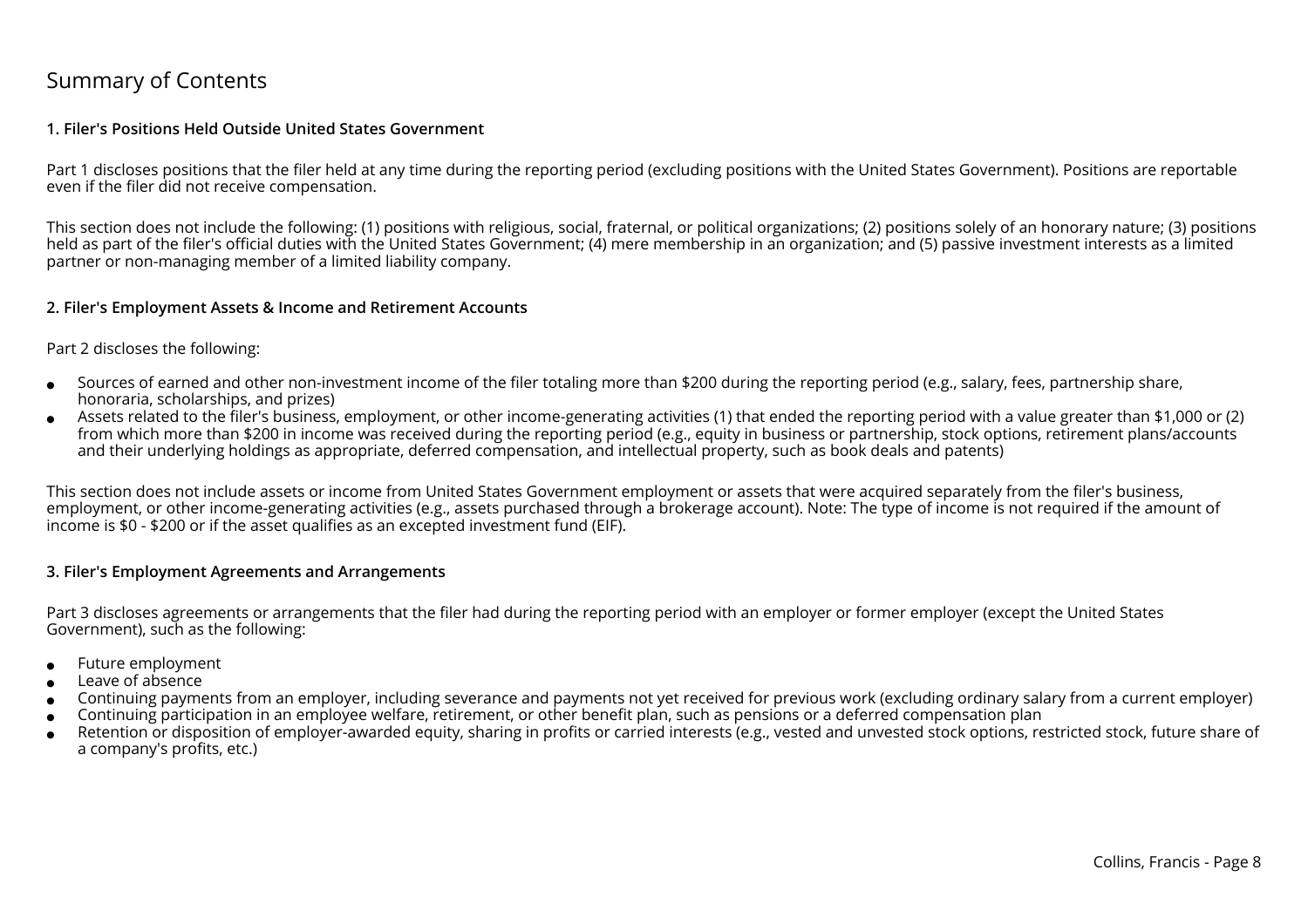#### **4. Filer's Sources of Compensation Exceeding \$5,000 in a Year**

Part 4 discloses sources (except the United States Government) that paid more than \$5,000 in a calendar year for the filer's services during any year of the reportingperiod.

The filer discloses payments both from employers and from any clients to whom the filer personally provided services. The filer discloses a source even if the source made its payment to the filer's employer and not to the filer. The filer does not disclose a client's payment to the filer's employer if the filer did not provide the servicesfor which the client is paying.

#### **5. Spouse's Employment Assets & Income and Retirement Accounts**

#### Part 5 discloses the following:

- ●Sources of earned income (excluding honoraria) for the filer's spouse totaling more than \$1,000 during the reporting period (e.g., salary, consulting fees, andpartnership share)
- ●Sources of honoraria for the filer's spouse greater than \$200 during the reporting period
- ● Assets related to the filer's spouse's employment, business activities, other income-generating activities (1) that ended the reporting period with a value greater than \$1,000 or (2) from which more than \$200 in income was received during the reporting period (e.g., equity in business or partnership, stock options, retirementplans/accounts and their underlying holdings as appropriate, deferred compensation, and intellectual property, such as book deals and patents)

This section does not include assets or income from United States Government employment or assets that were acquired separately from the filer's spouse's business,employment, or other income-generating activities (e.g., assets purchased through a brokerage account). Note: The type of income is not required if the amount ofincome is \$0 - \$200 or if the asset qualifies as an excepted investment fund (EIF). Amounts of income are not required for a spouse's earned income (excludinghonoraria).

#### **6. Other Assets and Income**

Part 6 discloses each asset, not already reported, (1) that ended the reporting period with a value greater than \$1,000 or (2) from which more than \$200 in investmentincome was received during the reporting period. For purposes of the value and income thresholds, the filer aggregates the filer's interests with those of the filer'sspouse and dependent children.

This section does not include the following types of assets: (1) a personal residence (unless it was rented out during the reporting period); (2) income or retirement benefits associated with United States Government employment (e.g., Thrift Savings Plan); and (3) cash accounts (e.g., checking, savings, money market accounts) at a single financial institution with a value of \$5,000 or less (unless more than \$200 in income was received). Additional exceptions apply. Note: The type of income is notrequired if the amount of income is \$0 - \$200 or if the asset qualifies as an excepted investment fund (EIF).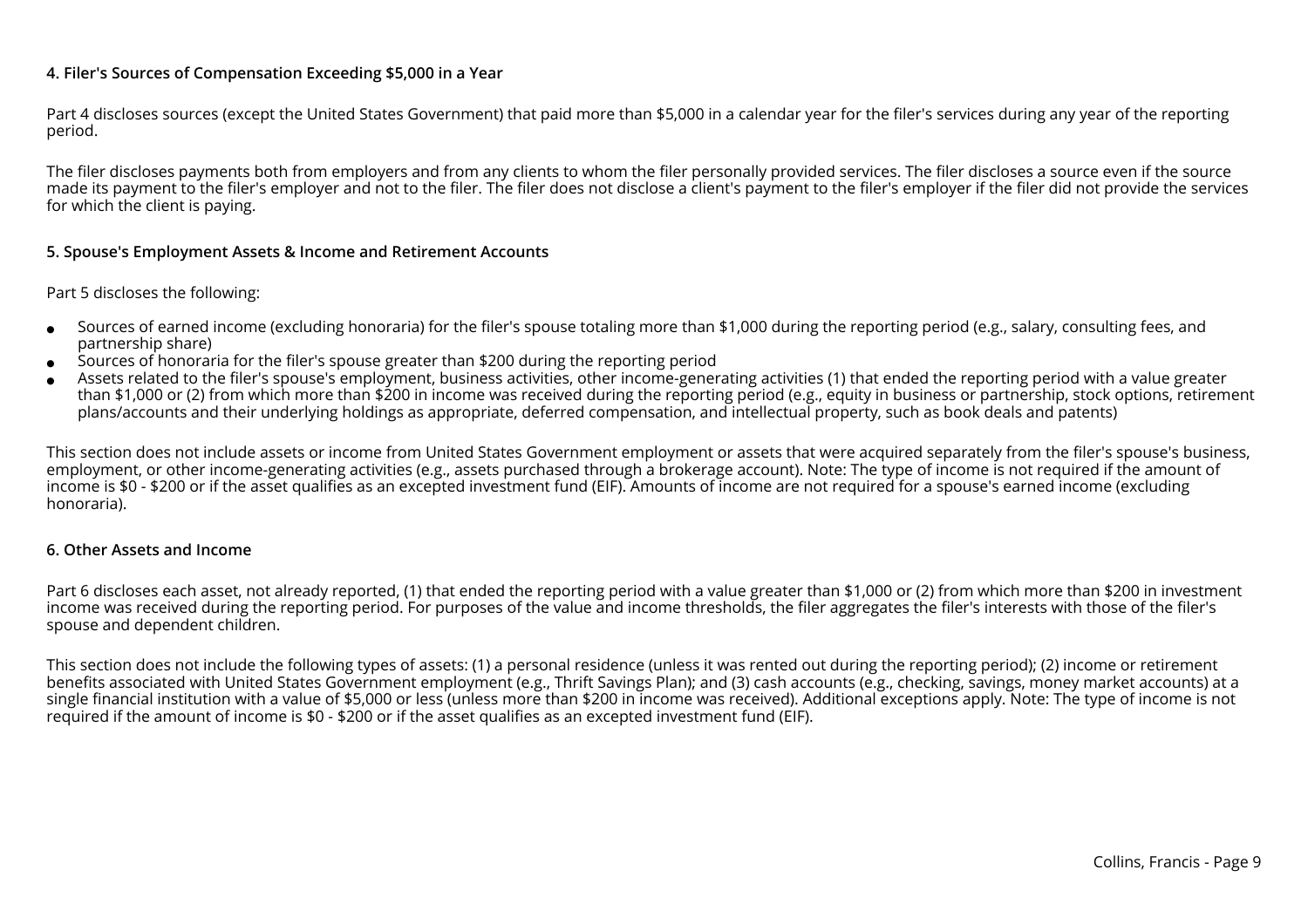#### **7. Transactions**

Part 7 discloses purchases, sales, or exchanges of real property or securities in excess of \$1,000 made on behalf of the filer, the filer's spouse or dependent child during reporting period.

This section does not include transactions that concern the following: (1) a personal residence, unless rented out; (2) cash accounts (e.g., checking, savings, CDs, moneymarket accounts) and money market mutual funds; (3) Treasury bills, bonds, and notes; and (4) holdings within a federal Thrift Savings Plan account. Additionalexceptions apply.

#### **8. Liabilities**

Part 8 discloses liabilities over \$10,000 that the filer, the filer's spouse or dependent child owed at any time during the reporting period.

This section does not include the following types of liabilities: (1) mortgages on a personal residence, unless rented out (limitations apply for PAS filers); (2) loans secured by a personal motor vehicle, household furniture, or appliances, unless the loan exceeds the item's purchase price; and (3) revolving charge accounts, such ascredit card balances, if the outstanding liability did not exceed \$10,000 at the end of the reporting period. Additional exceptions apply.

#### **9. Gifts and Travel Reimbursements**

#### This section discloses:

- ●Gifts totaling more than \$390 that the filer, the filer's spouse, and dependent children received from any one source during the reporting period.
- ●Travel reimbursements totaling more than \$390 that the filer, the filer's spouse, and dependent children received from any one source during the reporting period.

For purposes of this section, the filer need not aggregate any gift or travel reimbursement with a value of \$156 or less. Regardless of the value, this section does not include the following items: (1) anything received from relatives; (2) anything received from the United States Government or from the District of Columbia, state, or local governments; (3) bequests and other forms of inheritance; (4) gifts and travel reimbursements given to the filer's agency in connection with the filer's official travel; (5) gifts of hospitality (food, lodging, entertainment) at the donor's residence or personal premises; and (6) anything received by the filer's spouse or dependent childrentotally independent of their relationship to the filer. Additional exceptions apply.